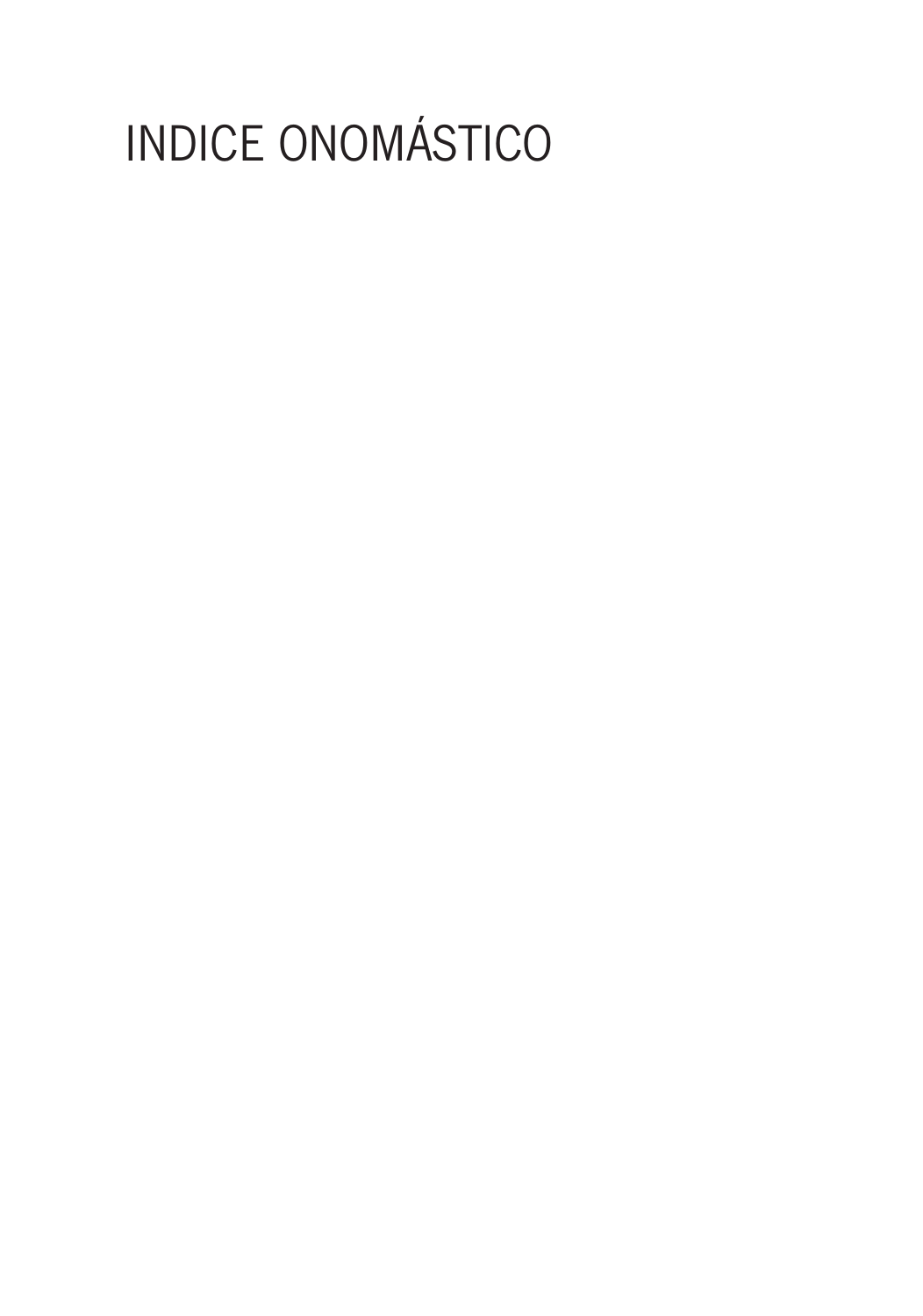**BRANCA**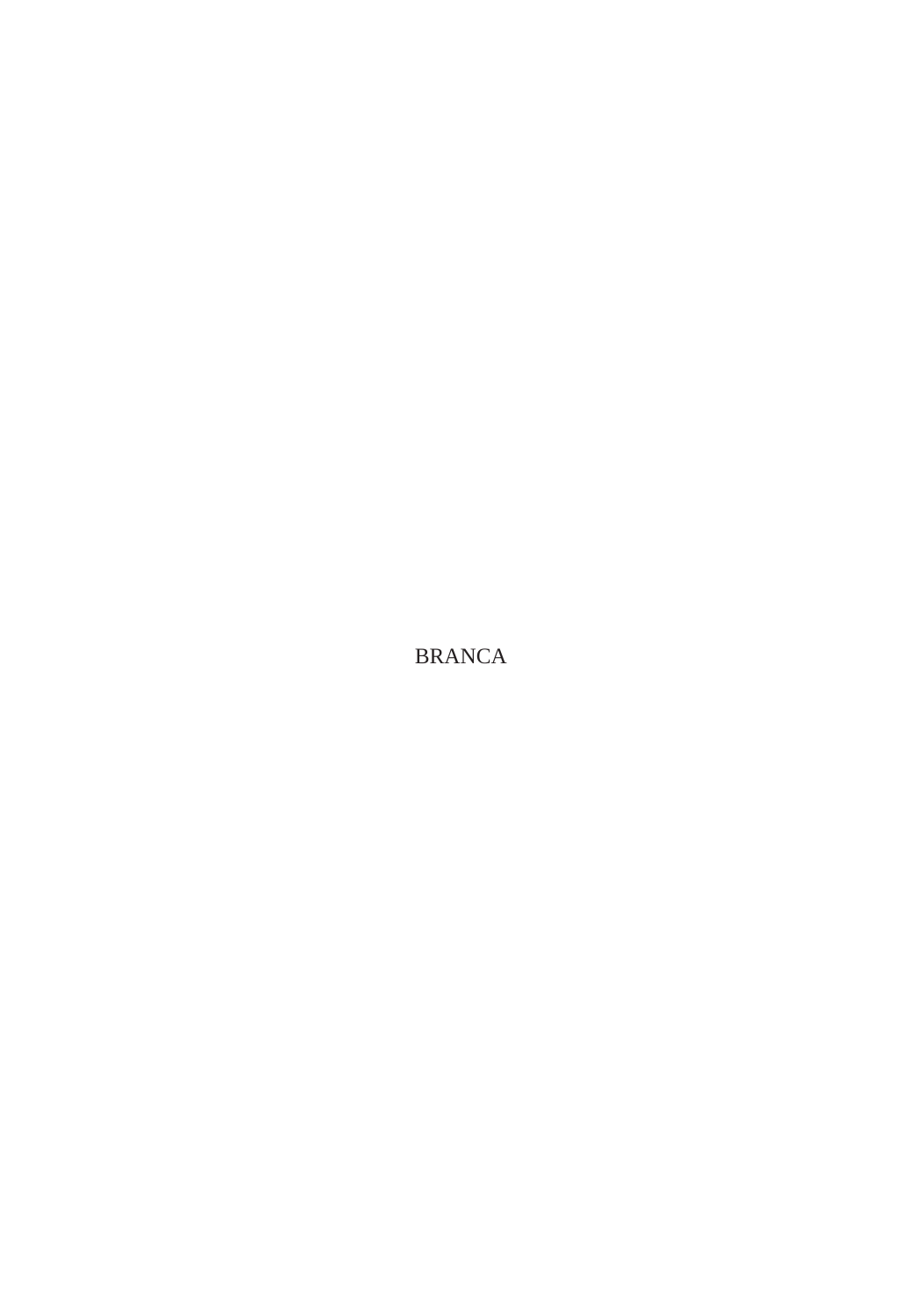### **A**

Aeschylus 87 Agassiz, Louis 243, 244 Almada Negreiros, José de 44, 66, 75 Almeida, Fialho de 27, 31 Andersen, Hans Christian 204 Antero de Quental 21-3 Apollinaire, Guillaume 146, 186 Aristóteles, 218, 226 Assis, Machado de 236 Auden, W.H. 181 Austen, Jane 132

### **B**

Bacon, Francis 80, 88 Barthes, Roland 21, 24, 26, 31, 139, 156, 159, 207 Baudelaire, Charles 81, 82 Baudrillard, Jean 155, 159, 210 Baxter, Glen 189-95 Bell, Clive 133-4, 140-1 Bell, Vanessa 130 Benjamin, Walter 199, 204, 205 Bennett, Arnold 130 Bergson, Henri 190 Berrio, António García 56, 63, 74, 75, 163, 170 Blake, William 84 Bloch, Robert 81 Boulez, Pierre 227-33 Bourdieu, Pierre 222 Braque, Georges 130 Breton, André 42, 43, 44 , 47, 48, 55 Brooke, Rupert 132 Buffon, George-Louis 237 Bürger, Peter 34, 35, 36 Burke, Edmund 81, 87 Burne-Jones, Edward 136 Butor, Michel 158, 159

#### **C**

Cage, John 230 Calinescu, Matei 34-7, 50 Camões, Luís de 218 Campos, Álvaro de 30 Camus, Albert 85 Cardoso, Amadeu de Sousa 28 Carpenter, John 83 Carroll, Lewis 145, 189 Castilho, António Feliciano de 23 Certeau, Michel de 128, 140 Cesariny, Mário de 33-52 Cézanne, Paul 129, 147, 227-8 Chagall, Marc 80 Chirico, Giorgio de 80 Cícero 222 Clusius, Carolus (Charles de Lécluse) 218 Coleridge, S.T. 81 Correia, Natália 41, 51 Craven, Wes 83 Cruz e Silva, António Dinis da 220 Cunha, Euclides da 242 Cyrano de Bergerac 219

## **D**

Dacosta, Luísa 163-70 Dante Alighieri 87 De Man, Paul 128 De Quincey, Thomas 84, 87 Derain, André 130 Derrida, Jacques 128, 130, 131, 140 Descartes, René 218, 220, 225 Dias, Gonçalves 235 Disney, Walt 165 Du Bos, 117 Duque-Estrada, Joaquim Osório 235

## **E**

Eça de Queirós 21, 24-28, 31 Eco, Umberto 169, 223 Einstein, Albert 222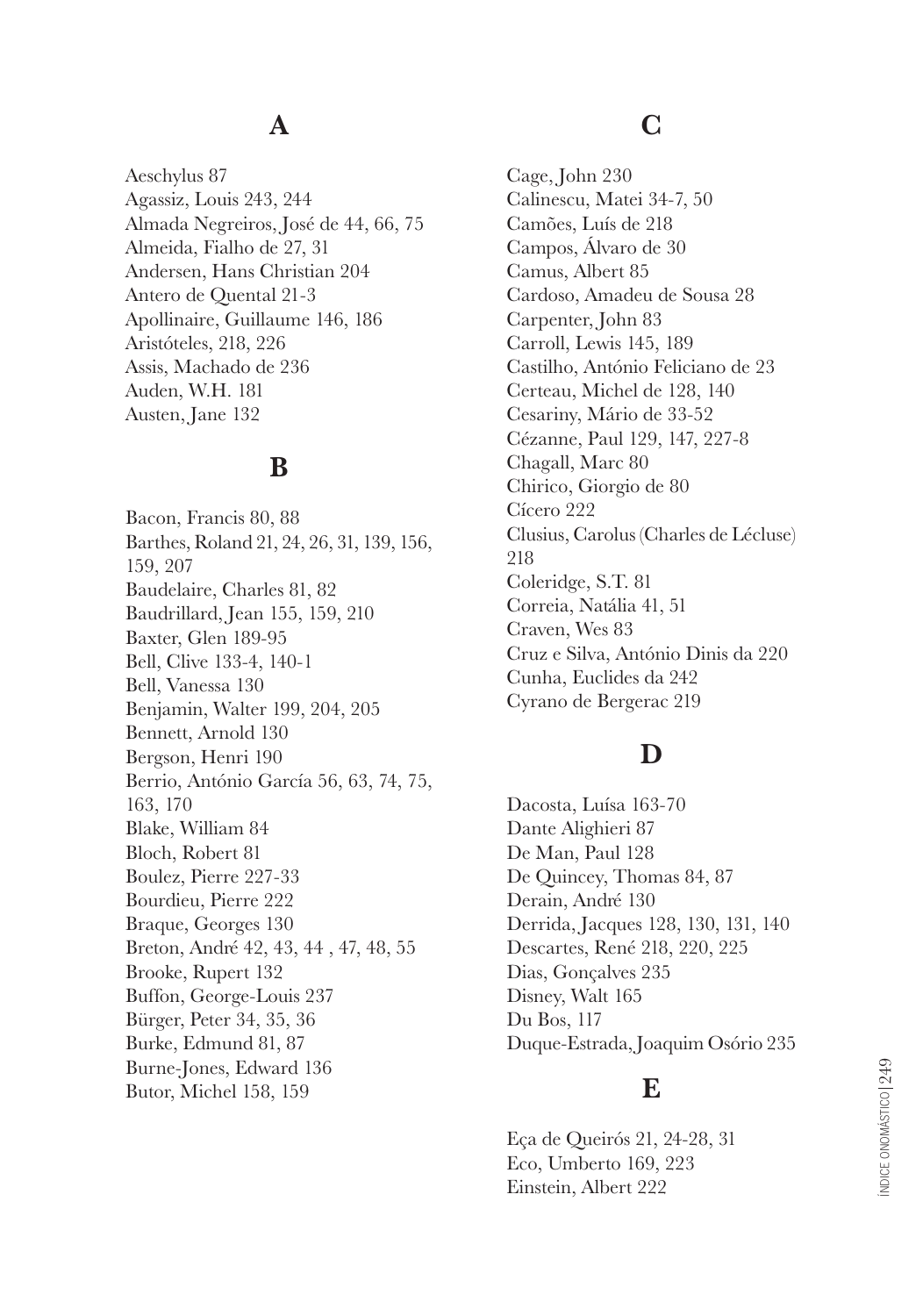El Greco 147 Eliade, Mircea 72 Eliot, George 136 Ernst, Max 48, 80

### **F**

Feyerabend, Paul 221, 223, 225 Fincher, David 86 Foucault, Michel 12, 16, 22, 30, 31, 158, 159 França, José-Augusto 40-48, 50-58, 61, 63 Fry, Roger Eliot 129-30, 133, 134

## **G**

Genet, Jean 85 Gleyre, Charles 134 Goethe, J.W. von 224, 237, 238, 239, 246 Gombrich, E.H. 220 Gonçalves, Eurico 44 Grant, Duncan 130 Guimarães, José de 181, 185, 187

## **H**

Hamilton, Richard 182 Hardy, Thomas 136 Harris, Thomas 84, 85, 87, 88 Hawthorne, Nathaniel 79, 83 Hegel, G.W. 23, 238, 246 Heidegger, Martin 12, 16, 130, 131, 139, 141, 143 Herculano, Alexandre 41, 42 Herder, J.G. von 237 Hoffman, Eva 199, 203, 204, 205 Hora, Manuel Martins da 29 Horácio 13, 117 Humboldt, Alexander von 239-45 Hunt, Holman 136 Hutcheon, Linda 35, 51

# **J**

James, Henry 136 Jameson, Fredric 12, 16, Joyce, James 145-154

## **K**

Kafka, Franz 199, 203 Kandinsky, Wassily 200, 201, 205 Kant, Immanuel 212, 218, 223 King, Stephen 80, 83, 87 Klee, Paul 80, 158, 199, 201-5 Krauss, Rosalind 210-11, 212, 214 Krieger, Murray 13, 16 Kubrick, Stanley 85 Kuhn, Thomas 220-23, 225

# **L**

Laclos, Choderlos de 117-25 Lakatos, Imre, 222, 223 Lanson, Gustave 220 Leiria, Mário Henrique 45-6, 47 Leonardo da Vinci 13, 56, 218 Lessing, G.E. 12, 13, 117, 125, 145, 153 Letria, José Jorge 171-9 Lewis, Wyndham 148 Lichtenstein, Roy 181 Lin, Maya 209, 210, 213 Linnaeus, Carl 237 Lisboa, António Maria 42 Louvel, Liliane 14, 16 Lyotard, Jean François 155-6, 159, 160, 212, 213, 214, 227-33

# **M**

Machado, António 71 Magritte, René 48 Mallarmé, Stéphane 227-33 Mansfield, Katherine 89-99, 102, 103 Maturin, Charles 79 Melville, Herman 79, 88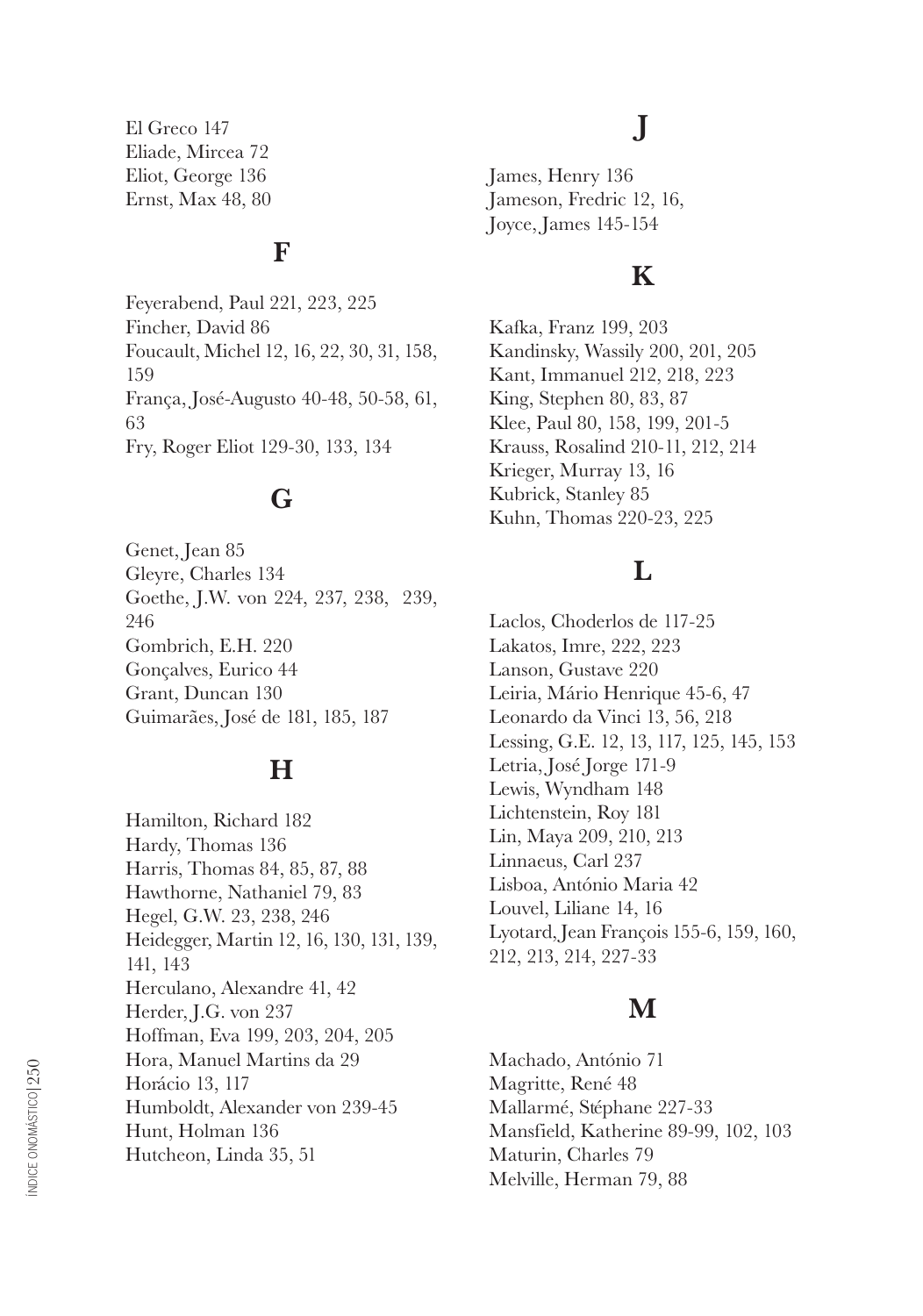Meredith, George 136 Messiaen, Olivier 230 Milton, John 86 Mitchell, W.J.T. 14, 15, 17 Montaigne, Michel de 219 Montesquieu 237, 240 Morin, Edgar 208, 210, 214 Mourão-Ferreira, David 65-76

## **N**

Nietzsche, Friedrich 85

## **O**

Oates, Joyce Carol 80 Oldenburg, Claes 181, 185 Oom, Pedro 34, 42-3 Orta, Garcia de 218, 219 Ovídio 220

## **P**

Paz, Octavio 68 Pedro, António 44, 53-63 Pereira, Duarte Pacheco 218 Pessoa, Fernando 21, 28-31, 39 Picasso, Pablo 44, 56, 80, 82, 129, 145-54 Pinto, Fernão Mendes 219 Pirandello, Luigi 70 Poe, Edgar Allan 79, 82, 86 Popper, Karl 221, 222, 223, 224, 226 Proust, Marcel 131

## **R**

Rabelais, François 219 147 Ramalho Ortigão 26, 31 Rauschenberg, Robert 181 Régio, José 65, 76 Reis, Jaime Batalha 26-7 Riffaterre, Michael 164, 170 Rimbaud, Artur 33, 40, 52 Rorty, Richard 223

Rousseau, Jean Jacques 200 Rubens, Peter Paul 56 Ruskin, John 134

## **S**

Sá-Carneiro, Mário de 28, 39 Sade 85, 146 Saint-Exupéry, Antoine de 205 Santa Rita Pintor 28, 44 Santarém, Francisco 165, 169 Schleiermacher, Friedrich 220 Sena, António 155-60 Sérgio, António 23 Shakespeare, William 135 Shelley, Mary 82 Simões, Francisco 65-76 Sirato, Charles 54 Snow, C.P. 217, 226 Stockhausen, Karlheinz 230, 231

## **T**

Taine, Hippolyte Adolphe 220 Tennyson, Alfred Lord 136 Thackeray, William Makepeace 136 Thevet, André 219 Thibaud, Wayne 184

## **V**

van der Weyden, Rogier 119 Van Gogh, Vincent 127-43 Velázquez, Diego 146-7 Vermeer, Jan 117-25

## **W**

Walpole, Horace 81, 88 Warhol, Andy 181, 184 Watts, George Frederick 136 Welty, Eudora 105-13 Whistler, James Abbott McNeill 134 Wilde, Oscar 86 Woolf, Virginia 89-90, 99-103, 127-43